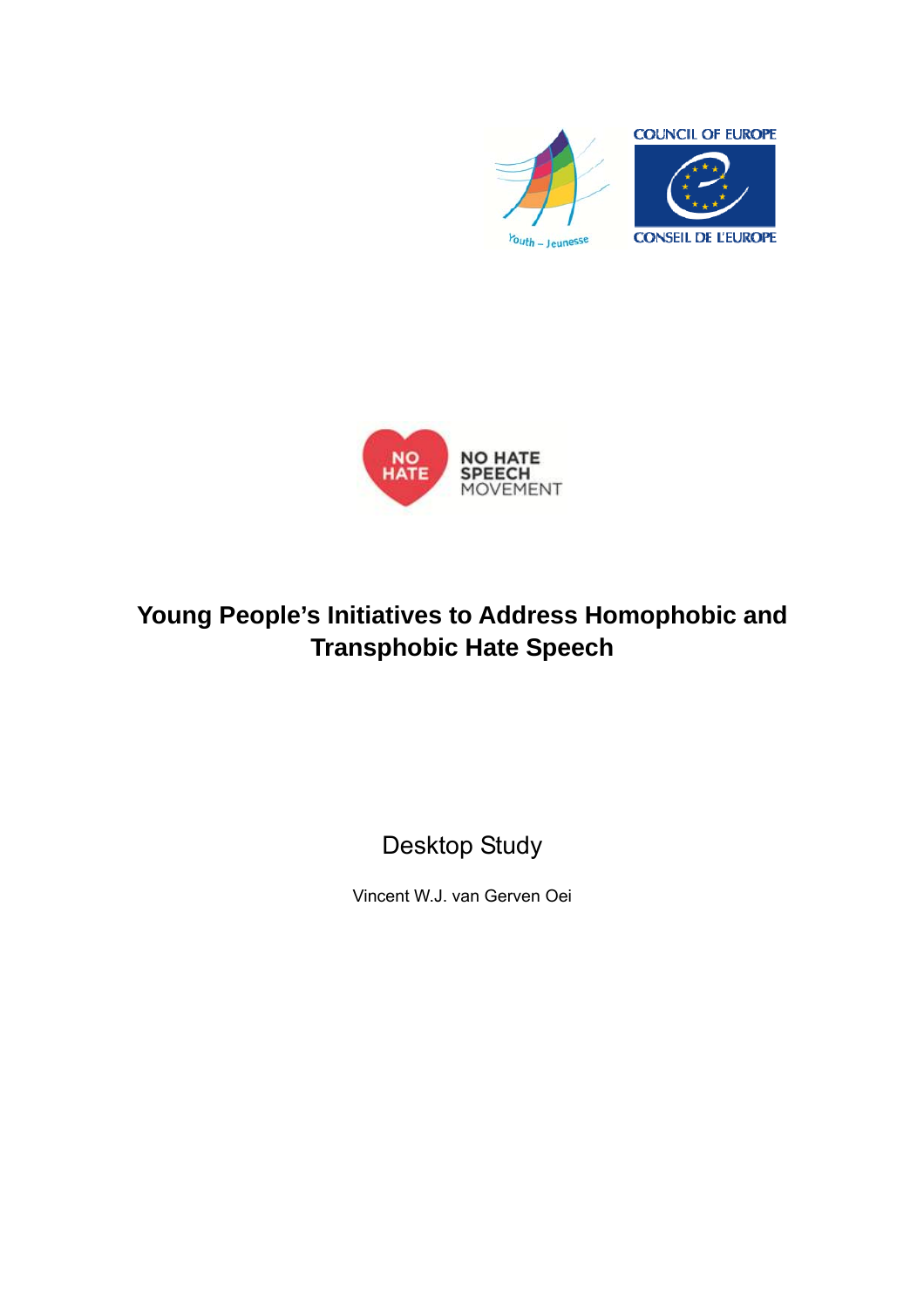DDCP/EYCB/IGLYO/2014/012

The views expressed in this study do not necessarily reflect the opinions of the Council of Europe.

## **Table of Contents**

| 2. Youth initiatives that address homophobic and transphobic hate speech |  |
|--------------------------------------------------------------------------|--|
|                                                                          |  |
|                                                                          |  |
|                                                                          |  |
|                                                                          |  |
|                                                                          |  |
|                                                                          |  |
|                                                                          |  |
|                                                                          |  |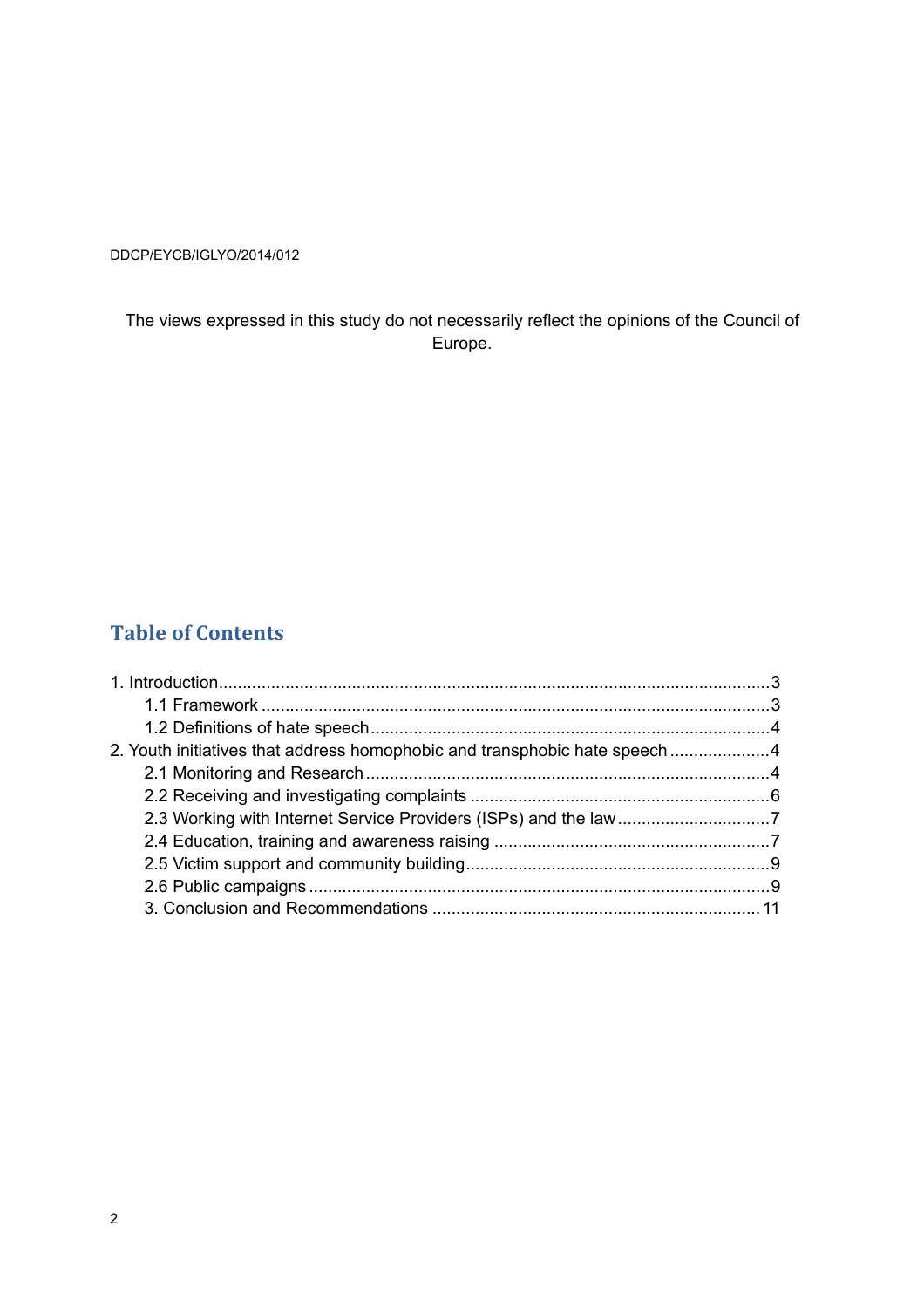# 1. Introduction

The following desktop study maps out a number of initiatives that successfully involve youth (including from and outside the Lesbian, Gay, Bisexual, Trans, Queer, and Intersex [LGBTQI] community) addressing (homophobic and transphobic) hate speech. Some project descriptions are based on the analysis sheets provided by participants to the seminar "Young People's Responses to Homophobic and Transphobic Hate Speech," organised by the Council of Europe Youth Department in cooperation with the Council of Europe Equality Division (SOGI Unit) and the International Gay, Lesbian, Bisexual, Transgender and Queer Youth and Student organisation (IGLYO) at the European Youth Centre in Budapest, 15-17 May 2014 in the context of the No Hate Speech Movement (NHSM) Campaign. Others have been gathered specifically for this study from numerous online resources.

#### **1.1 Framework**

A previous study from 2012, "Young People Combating Hate Speech Online" (DDCP-YD/CHS(2012)2).<sup>1</sup> prepared by the British Institute of Human Rights, provides a useful framework for mapping existing projects addressing homophobic and transphobic hate speech, even though it is more explicitly aimed at online occurrences of hate speech in general. The report distinguishes the following areas in which action can be undertaken, from which the present report will departure<sup>2</sup>:

- Monitoring and research.
- Receiving and investigating complaints.
- Working with Internet Service Providers (ISPs) and the law
- Education, training and awareness raising
- Public campaigns
- Victim support and community building
- International cooperation

The youth and LGBT initiatives discussed in the present report will be roughly organised within these areas, although their spread seems to be uneven, as some areas such as awareness raising, community building, and public actions are closer to the common practice of youth and LGBT activists as compared to areas such as research and international cooperation.

The different project descriptions are followed by a series of recommendations for the Council of Europe on how to further support and extend the successful youth initiatives that address homophobic and transphobic hate speech.

 $\overline{a}$ 1

<sup>1</sup> Available online at

http://www.coe.int/t/dg4/youth/Source/Training/Training\_courses/2012\_Mapping\_projects\_against\_Hat e\_Speech.pdf

 $\overline{ }$  Ibid., 28.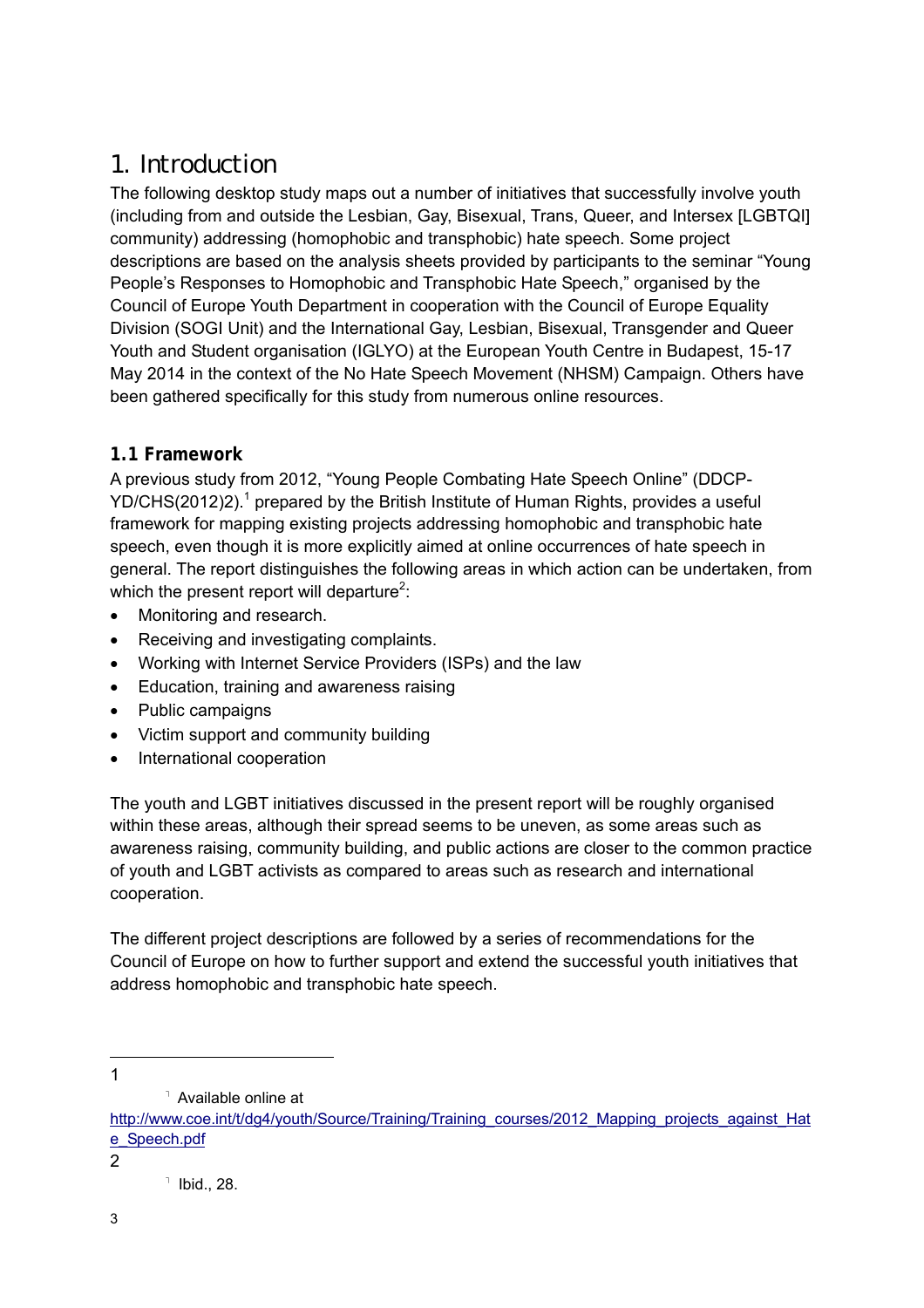#### **1.2 Definitions of hate speech**

There is as of yet no generally accepted definition of "hate speech." In the policy brief of ILGA-Europe "Responding to Hate Speech against LGBTI people,"<sup>3</sup> Article 19 provides a full overview of extant legal definitions and proposes a "six part incitement test," evaluating the context of the expression; the speaker; intent; content of the expression; extent and magnitude of the expression; and likelihood of harm occurring, including its imminence to evaluate speech acts that could be qualified as "hate speech." Within the legal framework of the ECtHR the authors point out that ECtHR jurisprudence is "inconsistent" as regards the question whether certain speech acts are compatible with the ECHR or not.<sup>4</sup>

This desktop study takes as its point of departure the definition of hate speech found in Council of Europe CM/Rec(1997)20 "On hate speech":

*"The term 'hate speech' shall be understood as covering all forms of expression which spread, incite, promote or justify racial hatred, xenophobia, anti-Semitism or other forms of hatred based on intolerance, including: intolerance expressed by aggressive nationalism and ethnocentrism, discrimination and hostility against minorities, migrants and people of immigrant origin"*

in tandem with the definition of hate speech toward LGBT people from the Council of Europe Recommendation CM/Rec(2010)5 "On Measures to combat discrimination on grounds of sexual orientation or gender identity," as

*"forms of expression, including the media and on the internet, which may be reasonably be understood as likely to produce the effect of inciting, spreading or promoting hatred or other forms of discrimination against lesbian, gay, bisexual and transgender persons."<sup>5</sup>*

Nonetheless, the different organisations and projects referred to in this study may – implicitly or explicitly – hold to different definitions.

### **2. Youth initiatives that address homophobic and transphobic hate speech**

### **2.1 Monitoring and Research**

In addition to the Hate Speech Watch<sup>6</sup> tool of the NHSM website, as well as the educational materials produced within the context of this particular campaign, there are several other initiatives within the same area, which broadly address online hate speech and discrimination:

 3

Available online at http://www.ilga-

europe.org/home/issues/hate\_crime\_hate\_speech/external\_resources/responding\_to\_hate\_s peech\_against\_lgbti\_people

<sup>4</sup> Ibid., p. 16.

<sup>5</sup> CM/Rec(2010)5, App. §6.

http://www.nohatespeechmovement.org/hate-speech-watch/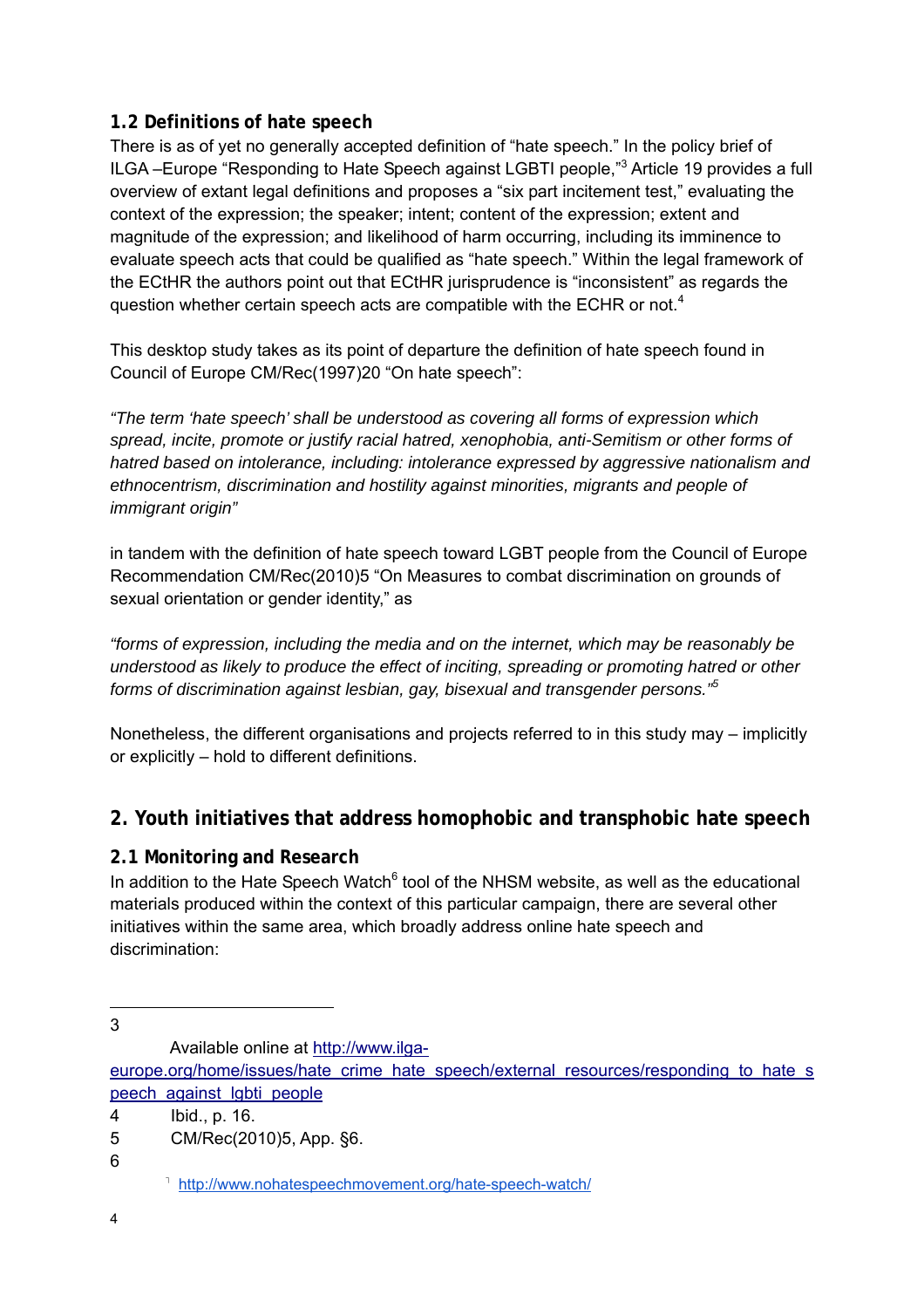- 1. The report "Young People Combating Hate Speech Online" lists two broad studies on monitoring hate speech, a study from 2008-9 conducted by the Mouvement contre le racisme et pour l'amitié des peuples,<sup>7</sup> and a report from 2011 by The Institute of Human Rights and the Prevention of Xenophobia in Ukraine, on "The Phenomenon of Cyberhate in Ukrainian Cyberspace,"<sup>8</sup> neither of which contained explicit information on homophobic or transphobic hate speech.
- 2. Each year, the European region of the International Lesbian, Gay, Bisexual, Trans and Intersex Association (ILGA-Europe) publishes their Rainbow Europe Map and Index "reflecting the 49 European countries' legislation and policies that have a direct impact on the enjoyment of human rights by LGBTI people" and the Annual Review of the Human Rights Situation of LGBTI People in Europe, which "provides insights into the political and social developments" and provides "a feeling of what and everyday life and environment for LGBTI people is in different European countries."<sup>9</sup> The 2014 Rainbow Europe Index includes 20% covering specifically protection against hate speech/crime, with 3.6% allocated to "hate speech law (sexual orientation)" and 3.6% to "hate speech law (gender identity)." The 2014 Annual Review included a separate section "Bias-motivated speech" in the evaluation of several European countries. ILGA-Europe also maintains an online page with external resources on hate crime and hate speech.<sup>10</sup> Moroever, ILGA-Europe has published several publications addressing hate speech in general, including "The legal grounds for inclusive EU legislation against bias violence and hatred" (October 2011).<sup>11</sup>
- 3. Creatively Unveiling Discrimination  $(ICUD)^{12}$  is a multidisciplinary project that "aims to Creatively Unveil hidden forms of Discrimination on the Internet, especially on social network sites and provide practical tools to combat it. The ICUD Project is formed by a partnership of several NGOs from Spain, Italy, UK, Romania, and Belgium, and is co-funded by the Fundamental Rights and Citizenship Programme of the European Union. Within a timeframe of 24 months, the ICUD project combines academic and field research with training sessions and the dissemination of information on online hate speech and discrimination, bringing together teachers, social workers, youth trainers, and community managers. ICUD has developed a very practical online
- 7

8

9

10 http://www.ilga-

12

<sup>&</sup>lt;sup>1</sup> Available online at: http://www.mrap.fr/contre-le-racisme-sous-toutes-ses-formes/racismesur-internet/internet-et-les-enjeux-de-la-lutte-contre-le-racisme-etude-du-mrap-2008-2009

<sup>&</sup>lt;sup>1</sup> Available online at http://www.ihrpex.org/en/docs/

http://www.ilga-europe.org/home/publications/rainbow\_europe. Both the map and the report can be downloaded from this page.

europe.org/home/issues/hate\_crime\_hate\_speech/external\_resources. Most listed resources deal with hate crimes.

<sup>11</sup> Available online at http://www.ilga-

europe.org/home/publications/reports\_and\_other\_materials/research\_legal\_grounds\_2011

<sup>&</sup>lt;sup>1</sup> http://digitaldiscrimination.eu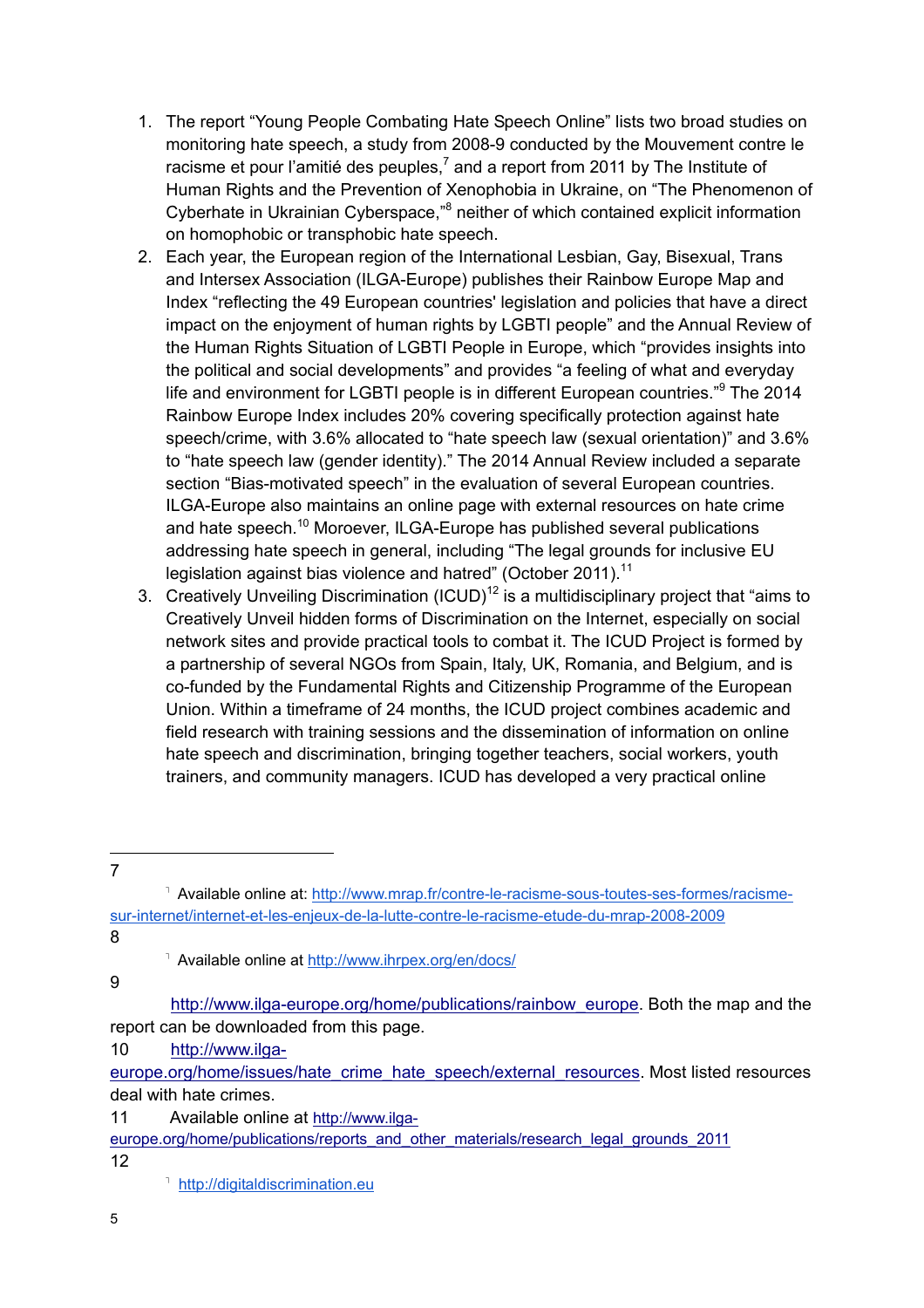resource, the "Food for Thought" page, which lists many other initiatives in the field of combating online hate speech and discrimination.<sup>13</sup>

#### **2.2 Receiving and investigating complaints**

Although a number of countries has included hate speech in their legal code,<sup>14</sup> registering cases of homophobic and transphobic hate speech and acting upon them so as to creating case law still remains a challenge.

The projects below aim to facilitate the access of the young people to complaint procedures and to empower it in taking legal steps when necessary and educates the LGBT community on their legal right to stand up against hate speech.

- 1. Montenegrin LGBT organisation Progres, in collaboration with the Police directorate and their Trust team<sup>15</sup> developed a short printed form called "incident cards." Progres had noticed that in most of the cases where hate speech occurs, the "victims" usually did not remember what was explicitly said. In order to facilitate a speedy report with the least amount of "memory loss," Progres developed a pocket form incident card which contains everything that is needed to report a hate crime incident. This would facilitate report of incidents and provide the police with relevant information for the official report. Furthermore Progres established LGBT liaison officers network in all of the municipalities of Montenegro whom LGBT persons report the cases directly to and who treat the reports as their priority. <sup>16</sup>
- $\overline{a}$ 13

http://digitaldiscrimination.eu/research/

14

 See for a full list Article 19, "Responding to Hate Speech against LGBTI people," pp. 31-44. http://www.ilga-

europe.org/home/issues/hate\_crime\_hate\_speech/external\_resources/responding\_to\_hate\_s peech against lgbti people

15

Trust Team - the team consisting of police officers and representatives from the LGBT community. They meet once a month to discuss issues related to LGBT community. 16

 For more projects involving collaboration between police forces and LGBT organisations and a collection of good practices, refer to the ILGA-Europe publication "Joining forces to combat homophobic and transphobic hate crime: Cooperation between police forces and LGBT organisations in Europe" (August 2010). Available online at http://www.ilga-

europe.org/home/publications/reports\_and\_other\_materials/joining\_forces\_to\_combat\_homo phobic and transphobic hate crime cooperation between police forces and lgbt organis ations in europe september 2010. ILGA-Europe also developed a toolkit for training police officers on tackling LGBTI-phobic crime (October 2011). Available online at http://www.ilgaeurope.org/home/publications/reports\_and\_other\_materials/training\_toolkit\_police\_2011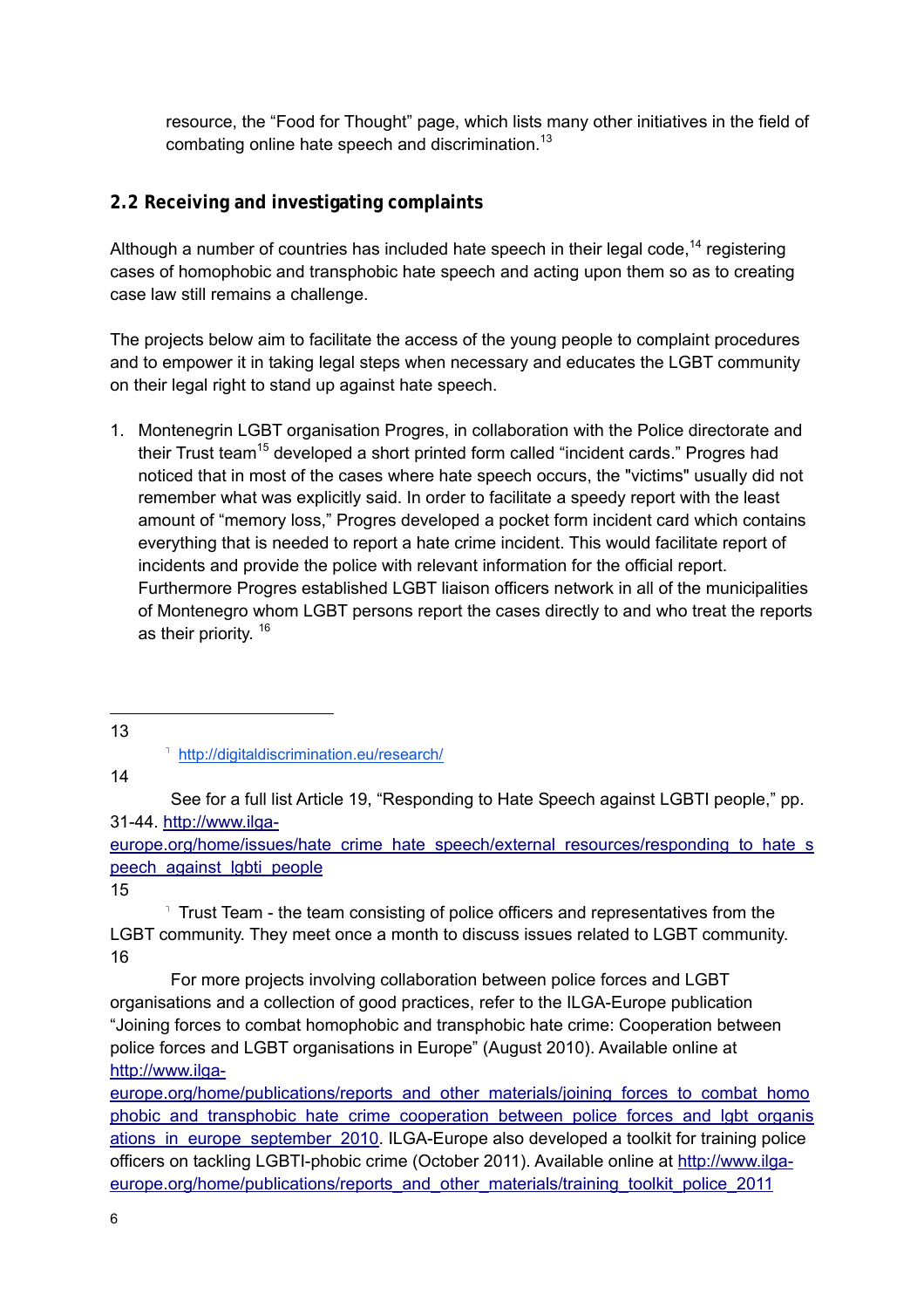- 2. Protégete is a Spanish anti-cyberbullying app developed by child safety on the internet center Protégeles<sup>17</sup> in collaboration with children in the age range of 12-15 and several mobile communication operators. The app is freely downloadable on Google Play and the Apple App Store, and allows children targeted by cyberbullying and their parents to easily establish contact with lawyers, psychologists, and safety experts from Protégeles. The app aims to lower the threshold for children to denounce cyberbullying and provides easy access to caregivers.
- 3. The Strategic Litigation project, initiated by LGBT NGO Aleanca Kundër Diskriminimit të LGBT and human rights lawyers from ResPublica in the context of the Council of Europe LGBT Project in Albania, Two lawyers from ResPublica also produced a manual entitled "Strategic Litigation related to the Rights of the LGBT Community," which included, among other topics, ways of addressing online hate speech through legal means, and the different steps of a legal procedure.

#### **2.3 Working with Internet Service Providers (ISPs) and the law**

No examples have been found of projects in which youth or LGBT organisations work together with ISPs to block sites that feature or support hate speech.<sup>18</sup> Within literature on online hate speech, the following are some of the approaches suggested about involving intermediaries in combating online hate speech:

- Establishing clear hate speech policies in their Terms of Service and mechanisms for enforcing them;
- Making it easier for users to flag hate speech and to speak out against it;
- Facilitating industry-wide education and best practices via multi-stakeholder approaches; and
- **•** Limiting anonymity and moving to "real-name" policies to identify speakers.<sup>19</sup>

#### **2.4 Education, training and awareness raising**

According to the 2012 report "Young People Combating Hate Speech Online", "Reducing the number of people who engage in such behaviour – whether online or offline, altering attitudes

 17

18

<sup>1</sup> For an American perspective on EU attempts to restrict the spreading of hate speech on internet, see Christopher D. Van Blarcum, "Internet Hate Speech: The European Framework and the Emerging American Haven." http://law.wlu.edu/deptimages/Law%20Review/62-2VanBlarcum.pdf. See also James Banks, "Regulating Hate Speech Online,"

http://shura.shu.ac.uk/6901/1/Banks\_regulating\_hate\_speech.pdf; id. "European Regulation of Cross-Border Hate Speech in Cyberspace: The Limits of Legislation"

http://shura.shu.ac.uk/6902/1/Banks\_European\_Regulation.pdf; LaShel Law, "Hate Speech in Cyberspace: Bitterness without Boundaries"

http://scholarship.law.nd.edu/cgi/viewcontent.cgi?article=1049&context=ndjlepp; Alexander Tsesis,

"Hate in Cyberspace: Regulating Hate Speech on the Internet"

http://papers.ssrn.com/sol3/papers.cfm?abstract\_id=1096581

<sup>&</sup>lt;sup>1</sup> http://www.protegeles.com

<sup>&</sup>lt;sup>1</sup> See Abraham H. Foxman and Christopher Wolf, *Viral Hate: Containing Its Spread on the Internet*. Reviewed at http://techliberation.com/2013/06/24/the-constructive-way-to-combat-onlinehate-speech-thoughts-on-viral-hate-by-foxman-wolf/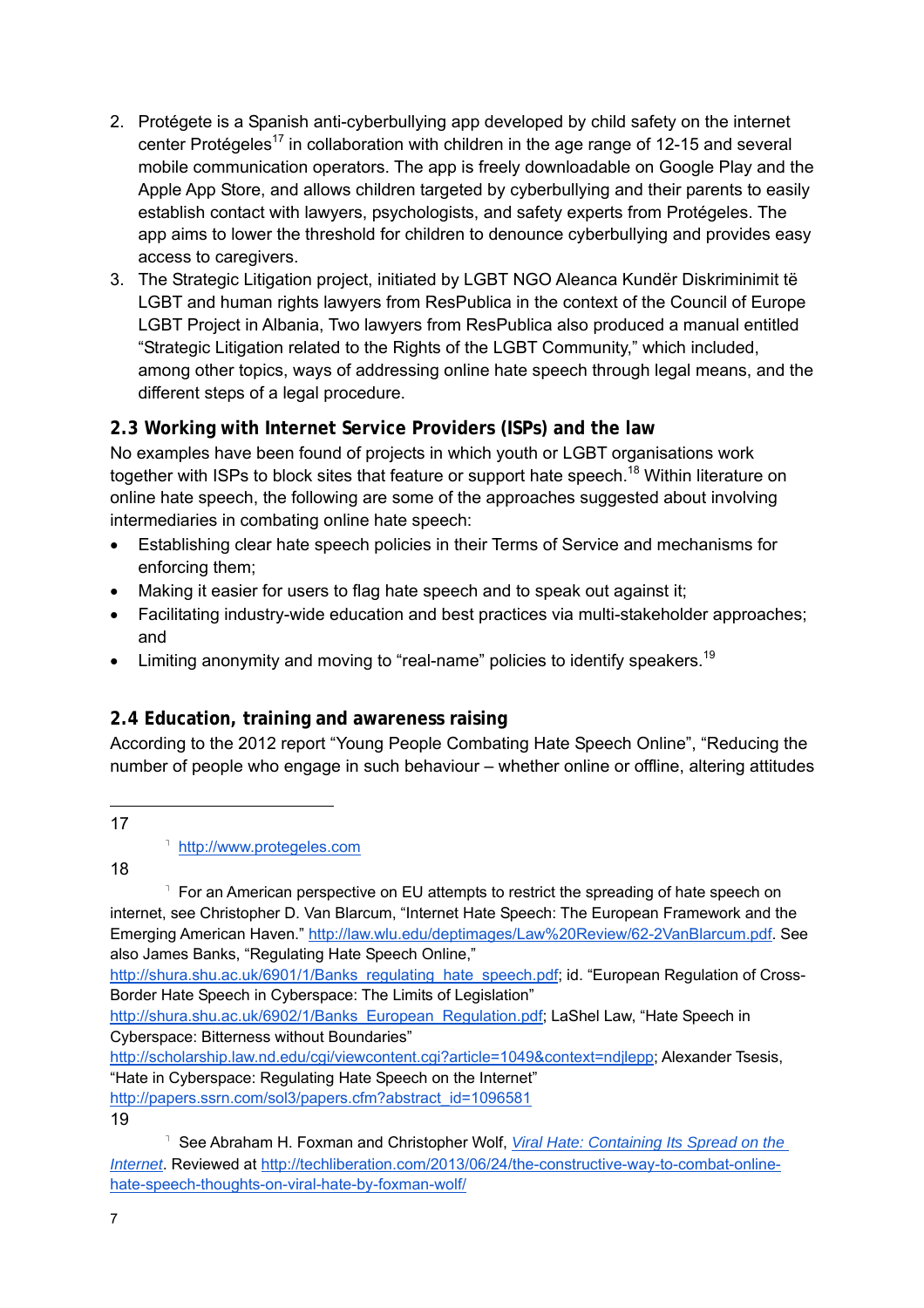in society so that such views are seen as unacceptable and unfounded, removing the psychological reasons which tempt people to join such communities – or at least, establishing other communities not based on bigotry or bias must be the only sure way to address the issue at its roots." In spite of the long-term effects of instilling values of tolerance and acceptance into a new generation of decision makers, the short-term effects of awareness raising within education are difficult to measure.

There have been a number of initiatives of youth and LGBT organisations that respond to local situations within educational systems, also because there is often a large overlap between the activists in these organisations and student communities. It is therefore a natural field of action.

A few projects from the wide array of initiatives undertaken in this field are:

- 1. The Purple Friday initiative of COC Netherlands<sup>20</sup> in cooperation with the Dutch government on the second Friday of December each year at a large number of high schools, $^{21}$  which aims to raise awareness about homophobia and transphobia. Students and teachers are asked to wear purple that day and sport the purple wristband to show that they are allies of the LGBT student community.
- 2. The project "Awareness raising campaign in schools," initiated by Aleanca LGBT within the context of the Council of Europe LGBT Project in 2013 (Albania). The project developed together with the Ministry of Education and the Commissioner for the Protection from Discrimination, and with assistance from the Irish organisation BeLonG To the first brochure to address bullying, including homophobic and transphobic bullying, in Albanian high schools. The brochure included a manual and exercises for teachers how to address bullying in the classroom.
- 3. The Discrimination Free Schools Project implemented by the Danish Institute for Human Rights and the Bulgarian Commission for Protection from Discrimination from 2009 to 2011, and funded through the EU's Fundamental Rights and Citizenship Programme. The goal of the project was to "fight discrimination, racism, xenophobia, and religious intolerance through focused teaching in primary and secondary schools," and included a 7-episode educational film 'A Friend You Haven't Met Yet" and additional teaching materials. All resources can be downloaded from the website.
- 4. Another initiative focusing on high school students is the Humanitas 2.0 project from Italy.<sup>22</sup> This grassroots project, mainly focused on racism and aimed to bring the classical humanist values into the media environment of the 21st century to the classroom. Antiracism is promoted through an explicit link with classical authors with an importance to the humanist tradition such as Terence and Seneca.
- 5. The Italian National Office Against Discrimination (UNAR) has launched "In my shoes," a web game that allows the user to experience being in Italy as a foreigner.<sup>23</sup> being

| 20 |                                                                                 |
|----|---------------------------------------------------------------------------------|
|    | See http://www.coc.nl/tag/gsa                                                   |
| 21 |                                                                                 |
|    | http://www.coc.nl/jong-school/record-aantal-scholen-doet-mee-aan-paarse-vrijdag |
| 22 |                                                                                 |
|    | http://humanitasduepuntozero.wordpress.com                                      |
| 23 |                                                                                 |
|    |                                                                                 |
| 8  |                                                                                 |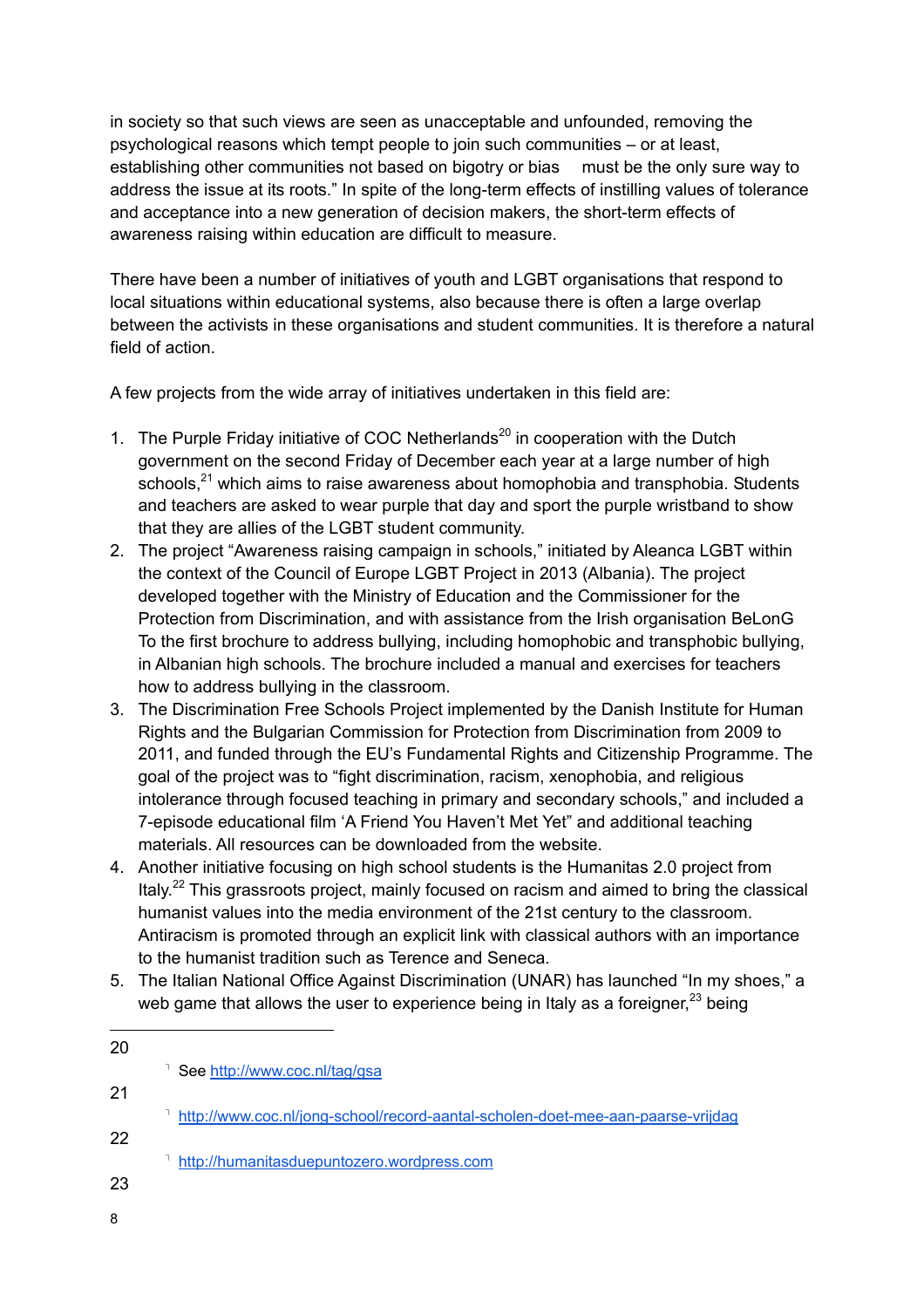confronted with examples of racism and xenophobia that are based on life experiences of immigrants in Italy.

6. Tweetbalas is a Spanish interactive flash app developed by the Museum of Memory and Tolerance, showing the "physical" impact of online hate speech. $^{24}$  Each discriminatory tweet the app finds is visualised as a paintball shot. Thus, the immediate "impact" of hate speech is rendered visible.

#### **2.5 Victim support and community building**

Although there are no specific projects that target solely homophobic and transphobic hate speech victims, there are a number of projects which aim to protect LGBTQI community members from hate speech:

- 1. The project "NO NAME," taking place in Hungary, Poland and Slovakia, was a response to homophobic and transphobic hate speech that developed during the preparation of the Budapest Pride. In order to shield the spokespeople of the event from hate speech, a pool of rotating gender-mixed spokespeople was formed in order to avoid having a single identifiable spokesperson. This helped them overcome negative attitudes such as shame, weakness, and silence. Although small-scale, these types of projects, in which LGBTQI activists protect each other from situations in which hate speech may occur are very important for the morale inside the LGBTIQ activist community, especially in the face of pressure during activities such as organizing a pride.
- 2. "I'm Every Lesbian" is a project developed in 2013 by the young Swedish artist Sofia Hultin at the invitation of The Unstraight Museum from Sweden and Aleanca LGBT from Albania with the financial support of the Swedish Institute.<sup>25</sup> For a month, Hultin worked together with the lesbian and transgender community of Tirana to collect their stories and turn them into an audio guide and map that could be downloaded or picked up at the gallery space. Moreover, Hultin organised several guided tours in which she told a number of collected stories at different points in the city. The project allowed members of the BT community to share their stories on a basis of anonymity, thus bringing otherwise unheard stories of repression and hatred, but also of love and compassion, into the open. At the same time the work can be heard in private, on an iPhone or other audio device. The sharing of stories, both by telling and listening to them, had an empowering effect on the community.

#### **2.6 Public campaigns**

Although large public well-coordinated campaigns against hate speech, such as the No Hate Speech Movement, operate on transnational levels (see 2.7), small-scale public actions can have a large impact on local communities. Doing actions in public remains one of the best methods to address hate speech, because it is aimed at ordinary citizens, can create a lot of

|    | http://www.giocaneimieipanni.it     |
|----|-------------------------------------|
| 24 | http://www.tweetbalas.com           |
| 25 | http://www.sofiahultin.com/IEL.html |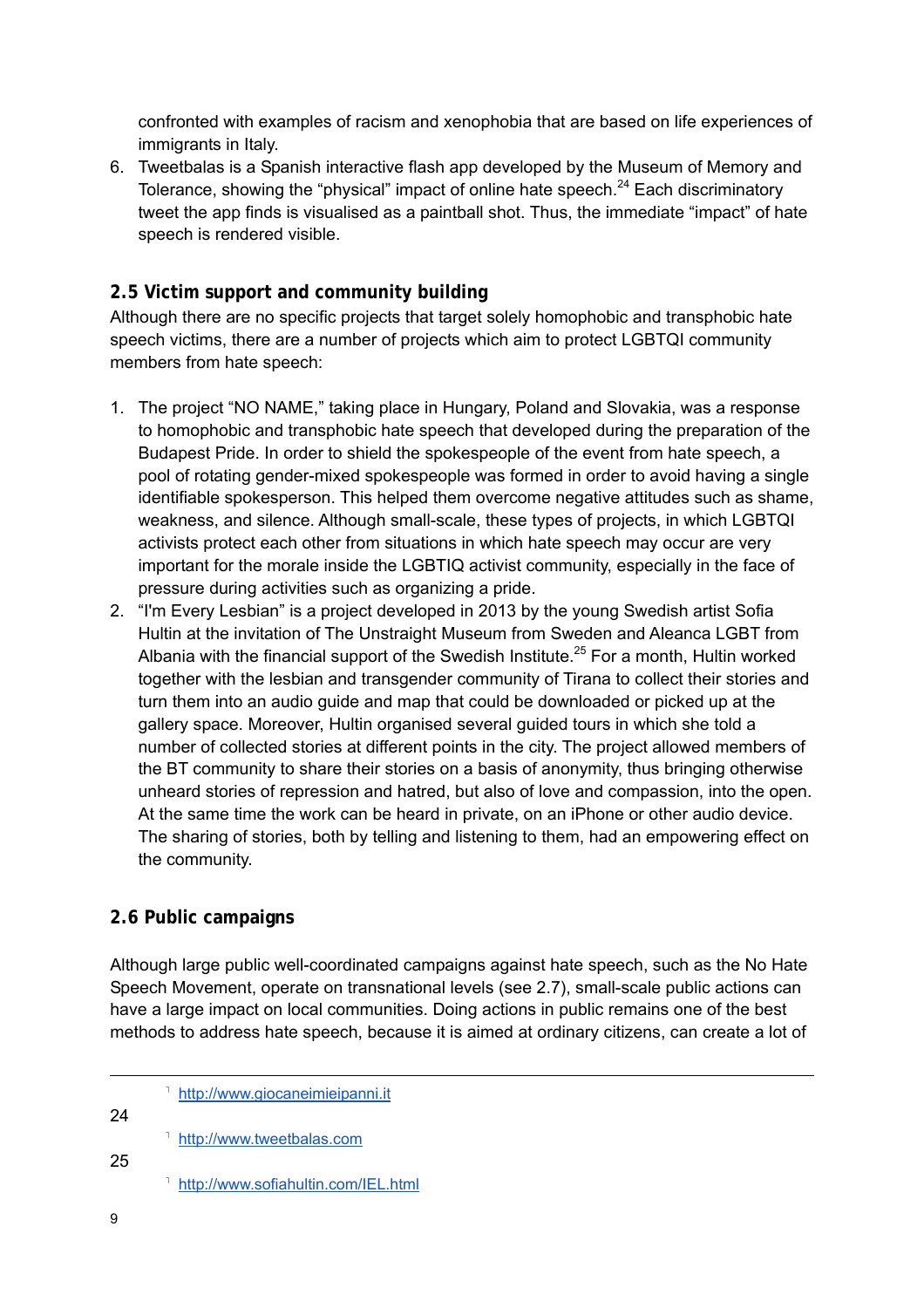media attention, and is also a lot of fun and empowering to participate in, in spite of the considerable security risks that may come with it:

- 1. The project in public space "Free Hugs Against Discrimination," organised by LGBT activists of CASA and Tudo Vai Melhorar in Portugal explicitly targeted ordinary citizens in the street, offering free hugs. Under the motto that "hugs are always the same, no matter who gives them to you." Passersby would be approached for a free hug, and, when accepted the question was asked "If it were an LGBT person giving the hug, would that be a problem and would that be different?" The action was videotaped and later posted on Youtube, generating 40000 views.<sup>26</sup> This number was reached because the video went viral and was featured on several entertainment websites.
- 2. "Doctors Against Homophobia" is a street action developed by Aleanca LGBT and performed in Durrës and Tirana. Activists would dress up in white medical coats and go on the street handing out flyers with information about homophobia. The action was videotaped and later uploaded to Youtube $^{27}$  and used in presentations and exhibitions. Part of the action was later featured in the feature documentary "SkaNdal."<sup>28</sup> In 2014, the action was repeated by Kosovar LGBT activists from QESh during a pride event on May 17.29
- 3. In 2014, the Italian organisation Pubblicità Progresso devised the publicity campaign "I Count on You<sup>"30</sup> showing a series of women with only half-completed text balloons. Within 48 hours, all texts had been completed in vulgar, tasteless ways, highlighting the continuing verbal harassment and hate speech against women. The website connected to the campaign allows people to send in a complaint about sexist or degrading advertisement, and also features a video of the public campaign. $31$
- 4. On Valentine's Day 2014, Kosovo performance group HAVEIT, which is known for its public actions explicit address of patriarchal, racist, and homophobic aspects of the society, dressed with red veils and exchanged kisses on the central square of Pristina. They published a photograph of their action on their Facebook site accompanied by the text "In this so-called 'Day of Love'. This society still refuses and forbids same-sex love of reasons for 'morality'. Let love prevail!!!"<sup>32</sup> The image went viral in Kosovo and Albania and was reposted many times by people from inside and outside the LGBT community,

| 26 |                                                                                    |
|----|------------------------------------------------------------------------------------|
|    | https://www.youtube.com/watch?v=3z43NF12Q38                                        |
| 27 |                                                                                    |
|    | https://www.youtube.com/watch?v=unSw0mlcBls                                        |
| 28 |                                                                                    |
|    | http://skandalmovie.com                                                            |
| 29 |                                                                                    |
|    | http://www.gazetaexpress.com/lajme/marsh-kunder-homofobise-i-prine-nenkryetarja-e- |
|    | pdkse-foto-14324/                                                                  |
| 30 |                                                                                    |
|    | http://www.puntosudite.it                                                          |
| 31 |                                                                                    |
|    |                                                                                    |
|    | https://www.youtube.com/watch?v=n7PSjVZmAPY&feature=share&list=PL7B6472ED759B2789  |
| 32 |                                                                                    |
|    | https://www.facebook.com/haveit                                                    |

10

 $\overline{a}$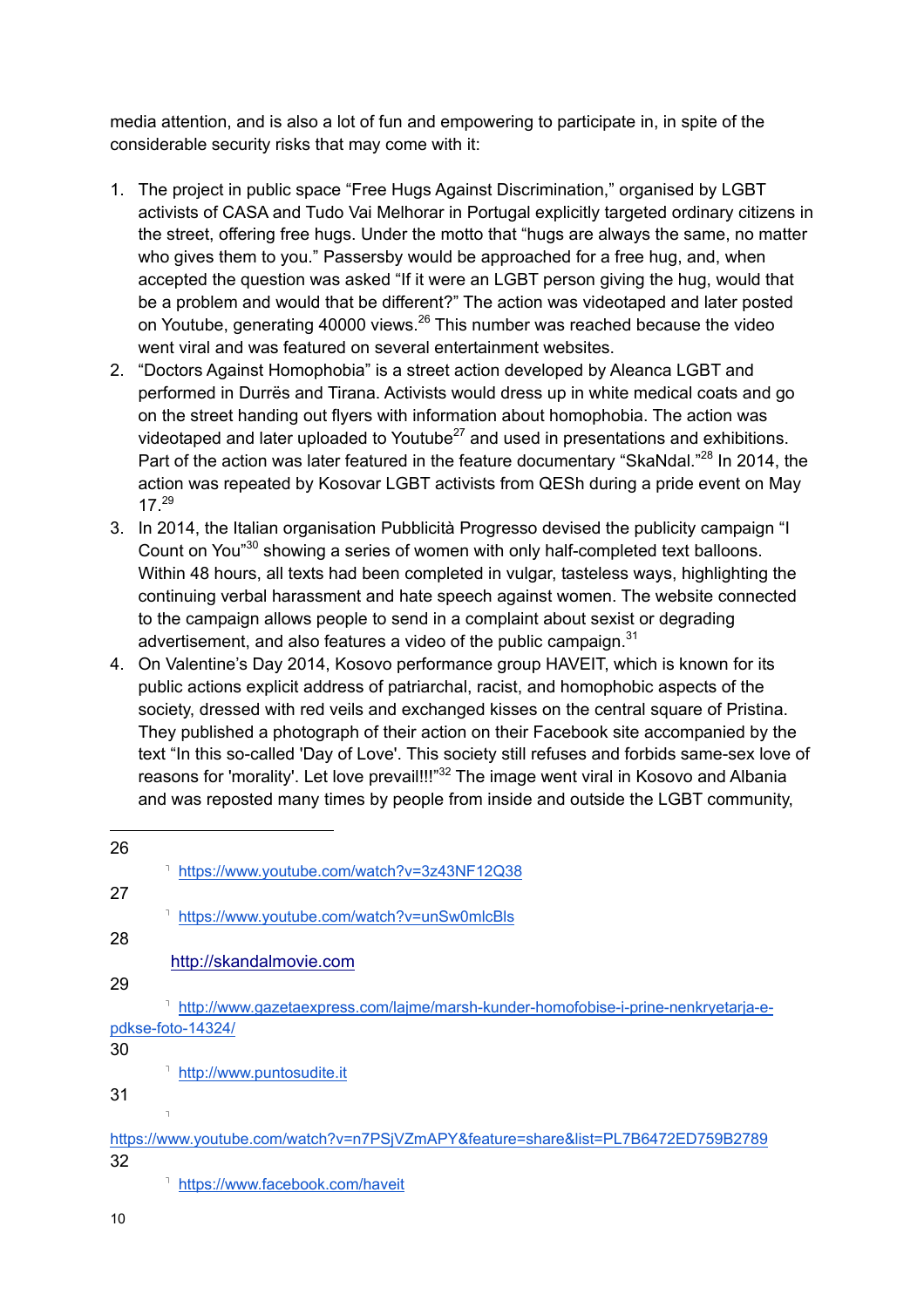and helped open the debate on the LGBT community and same-sex couples in Kosovo.<sup>33</sup> Although this was not an action coordinated by an LGBT organisation, it shows how other actors in the public debate, such as performance groups, can become an ally in the fight against homophobia and transphobia.

#### **2.7 International and regional initiatives**

Except for the No Hate Speech Movement and LGBT Project initiated by the Council of Europe, no international initiatives by youth or LGBT activists have been reported, except for the few projects mentioned that later traveled abroad but which were not initially conceived as transnational. The following are international networks focused on combating online hate speech in general:

- 1. Throughout the EU, including Iceland, Norway, and Russia, there is a network of Safe Internet Centres.<sup>34</sup> which serve as awareness centre, helpline to provide information on safer internet usage, a hotline to denounce online hate speech and other illegal content, and a youth panel. Their website includes a number of resources for different age groups on safe internet usage.<sup>35</sup>
- 2. INHOPE is an international association of 49 hotlines in 43 countries which focuses on rooting out the dissemination of illegal material such as child pornography, funded by the European Commission under the Safer Internet Project.<sup>36</sup>
- 3. INACH, the International Network Against Cyberhate,<sup>37</sup> is an international network of organisations handling complaints about online discrimination. According to its mission, INACH intends to "Unite and empower organisations to promote respect, responsibility and citizenship on the Internet through countering cyber hate and raising awareness about online discrimination. INACH reinforces Human Rights and mutual respect for the rights and reputations of all Internet users."

#### **3. Conclusion and Recommendations**

This study gathers a number of initiatives throughout the countries of the Council of Europe addressing (online) hate speech, sometimes specifically of a homophobic or transphobic nature. These initiatives were organised according to the framework proposed by the study "Young People Combating Hate Speech Online" (DDCP-YD/CHS(2012)2). Keeping to this framework, we may arrive at the following recommendations:

- http://www.saferinternet.org/countries 35 http://www.saferinternet.org/resources 36 <sup>1</sup> http://www.inhope.org/gns/who-we-are/at-a-glance.aspx 37
	- http://www.inach.net/about.html
- 11

 33

<sup>&</sup>lt;sup>1</sup> Notably, the Kosovar constitution does not limit marriage to different-sex couples, the author has heard about a current strategic litigation case being held against the Kosovar state to recognise a same-sex couple married outside Kosova, yet is unsure about the current state of the case. 34